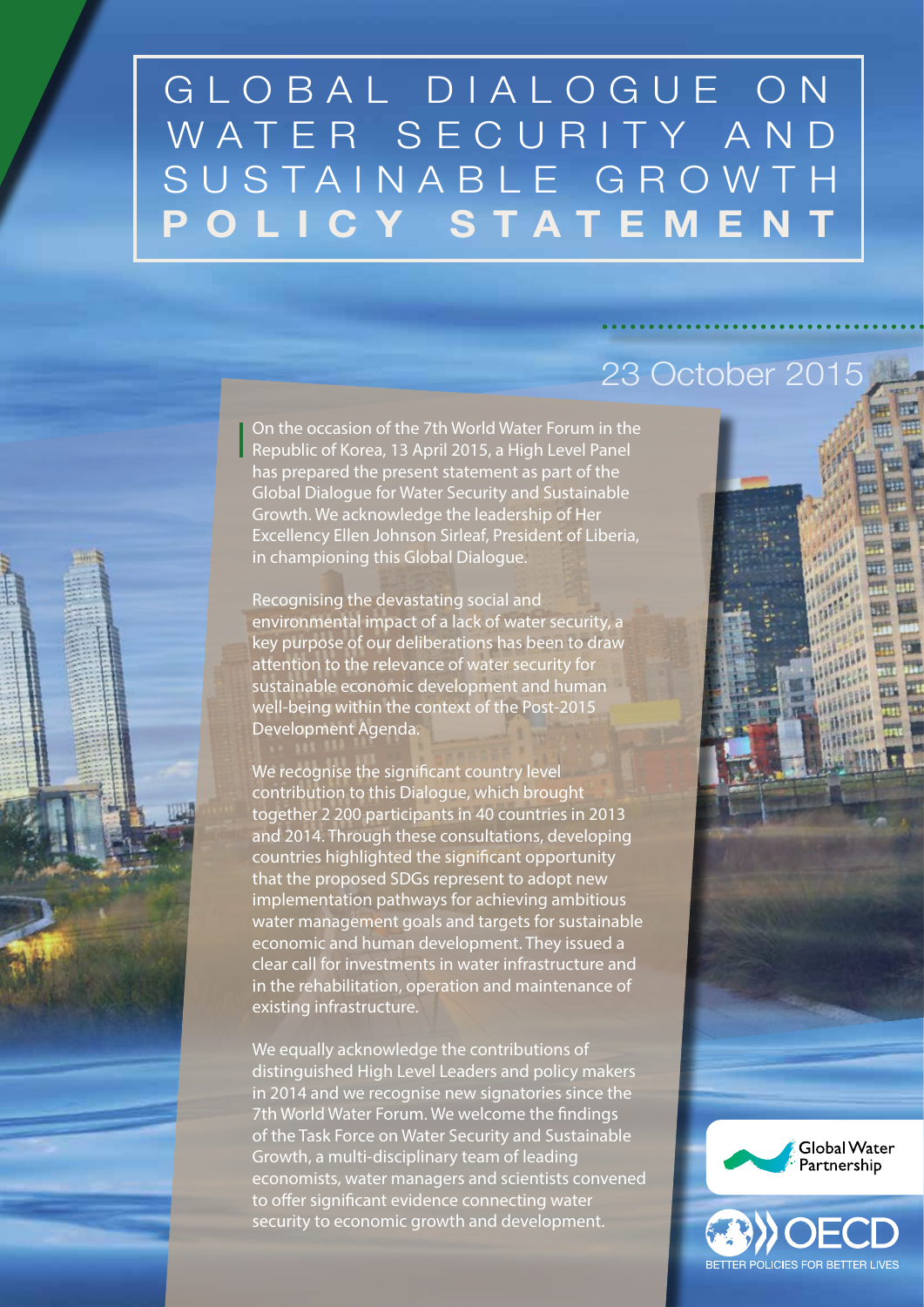## **POLICY RECOMMENDATIONS**

New significant evidence from the Task Force on Water Security and Sustainable Growth connects water security to economic development (presented overleaf). Considering this new evidence, and recognising water's importance to social equity and environmental sustainability, we call for enhanced action and investment in water security as follows:

## **Invest in water security**

- **1.** *Finance water security initiatives as part of economic development efforts.* This means financing initiatives that ensure water availability and quality, and protect society from water risks, especially droughts, floods, and pollution. These may require major and innovative investments into public goods. It also requires a review and phasing out of subsidies harmful to economic development and the environment.
- **2.** *Integrate water investments into long-term planning efforts.* Sequence investment in infrastructure, institutions, and information along a coherent pathway to yield sustainable returns and avoid path dependency. Match financial resources with realistic policy objectives using strategic investment plans to assess the best financing combinations, taking into account affordability issues, financial sustainability (including the costs of operations and maintenance), and additional measures to benefit vulnerable segments of society.
- **3.** *Prioritise investments that will enhance an economy's resilience to water variability*, such as improving water use efficiency within and between agricultural, energy and industrial sectors; upgrading the supply of water and sanitation services; upgrading irrigation infrastructure; enhancing water disaster prevention and mitigation; protecting ecosystem services; and increasing economic diversification.
- **4.** *Support a diversity of investments based on robust cost-benefit analyses.* Support technical and nontechnical options that increase water security at least cost for society including green infrastructure, demand management, and other economic and financial instruments as appropriate. Stimulate both large-scale and small-scale initiatives, catalysing local ingenuity and private sector entrepreneurship. Encourage development and diffusion of innovation to increase water efficiency, including within the food and energy sectors.
- **5.** *Significantly increase investment from existing and new sources of finance.* The OECD-WWC High-Level Panel on Financing for a Water Secure World provides some guidance. The international community has a role to play in assisting water insecure regions, weaker economies, regions with difficult hydrology and transboundary watersheds, all of which risk falling outside of conventional financial analysis.

## **Invest in risk management**

- **6.** *Incorporate risk management strategies* (avoidance, reduction, sharing or transfer) into economic development and investment planning to achieve a tolerable level of water risk, preferably based on preventive action instead of reactive responses.
- **7.** *Explore a range of possible futures.* Ensure decisions around the planning, design, operation and financing of water infrastructure are informed by a range of possible future scenarios to prevent technical lock-in that can stifle a country's economic gains.
- **8.** *Clarify risk and benefit sharing arrangements between public and private actors.* Pay special attention to social and environmental risks, and burden sharing, with a focus on all vulnerable segments of society.
- **9.** *Revisit and redirect water security efforts to adapt to changes.* Changes in climate and land use, regional conflicts, economic growth and evolving priorities make achieving water security a moving target. Periodically adapt and adjust expectations for risk reduction as new information becomes available, allowing flexibility and development of strategies that can respond to these circumstances.

## **Invest in knowledge, people and partnerships**

- **10.** *Develop and share knowledge and information to better understand and act upon the risk*s, *costs and benefits of water management.* This includes support for science and technology to a) provide the evidence with which to manage water-related risks and reduce uncertainties; b) make the case for investment in risk reduction; and c) ensure timely action and adaptation towards benefit-sharing where risk reduction pays off. This may include developing new databases and approaches to analysing existing data.
- **11.** *Improve governance, invest in institutional capacities and apply integrated solutions that underpin transparent and effective water management and stewardship.* In particular, support partnerships that work across sectors (particularly energy, food, health, industry, the environment and spatial planning) and scales (including local, rural/urban, regional, national and transboundary).
- **12.** *Listen to the voices of local communities* and stimulate stakeholder engagement at all levels, to clarify rights and responsibilities, and to facilitate sharing of the risks, opportunities, costs and benefits. Develop mechanisms that reflect these voices in policy making processes. Establish accountability frameworks and evaluation tools that enhance trust, engagement and creditworthiness.
- **13.** *Take special account of social and environmental values associated with water security*, such as dignity, equity, environmental integrity, cultural values, and aesthetics. Enable gender balanced decisionmaking processes. Recognise and invest in the value and resilience of ecosystems and the services they provide.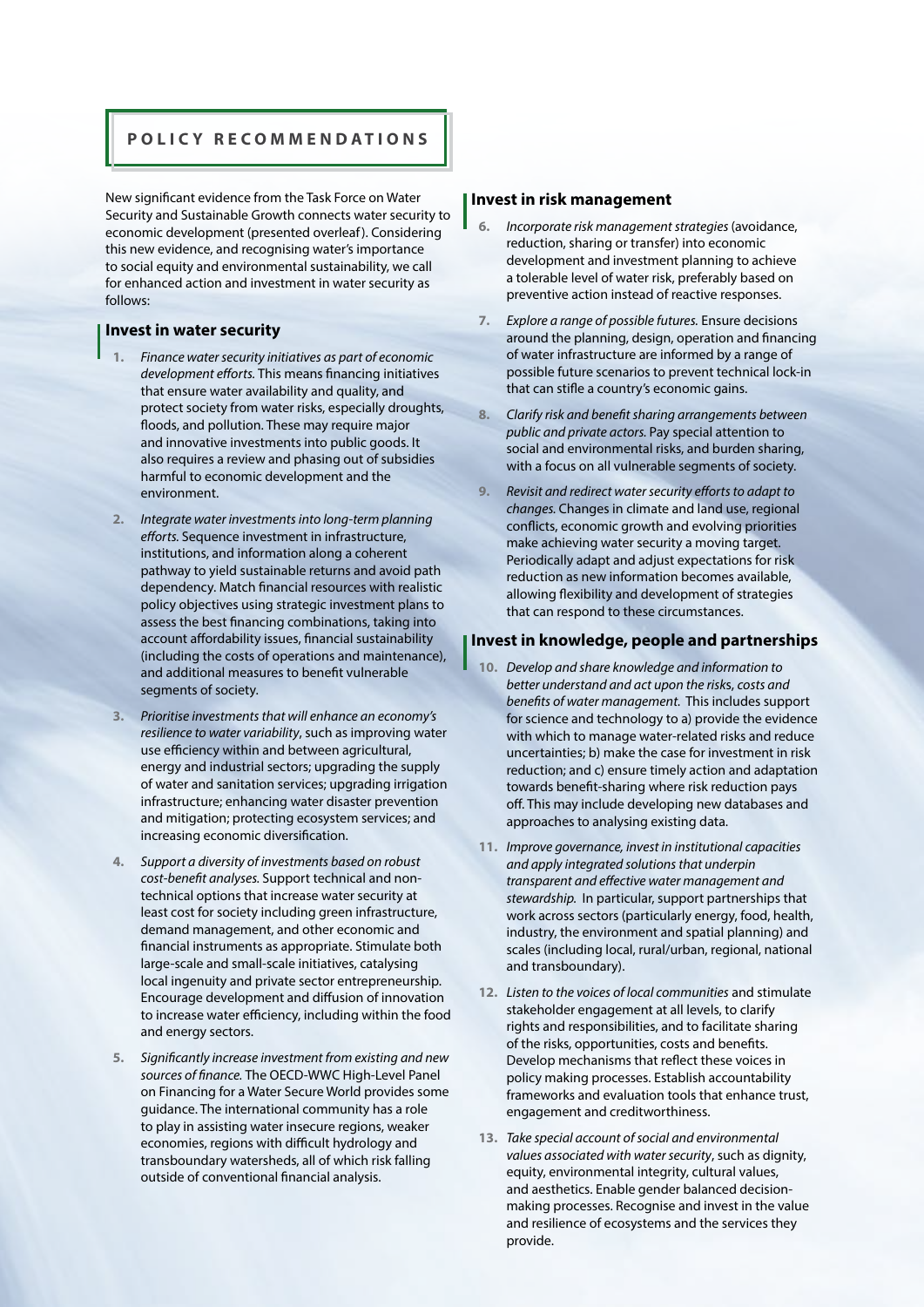## **Our commitment**

*We commit, in the context of our respective responsibilities, to promote policies and practical initiatives that contribute to water security. Furthermore we call upon civil society, the private sector, local and national authorities, and the global community to consider, promote and implement these recommendations, in line with the Post-2015 Development Agenda and the proposal for a dedicated water goal. The Post-2015 Development Agenda will provide opportunities to finance water security for sustainable growth.*

## **SIGNATORIES 2015**

- H. E. U Nyan Tun Vice President 2, Myanmar
- 
- 
- 
- 
- 
- Mr. Jorge Moreira da Silva, Minister of Environment, Territorial Planning and Energy, Portugal
- Dr. Vivian Balakrishnan, Minister of the Environment and Water Resources, Singapore
- 
- Mr. Kyungsik Kim, Vice-Minister for Land, Infrastructure and Transportation, Republic of Korea\*
- Ms. Isabel Garcia Tejerina, Minister of Agriculture, Food and Environment, Spain
- 
- Mr. Kapil Mohan, Managing Director, Krishna Bhagya Jala Nigama Limited, Government of Karnataka, India\*
- Dr. Bindu Lohani, Vice-President for Knowledge Management, Asian Development Bank \*
- 
- Mr. Benedito Braga, President, World Water Council\*
- Dr. Giulio Boccaletti, Global Managing Director Water, The Nature Conservancy\*
- Dr. Gyewoon Choi, CEO, K-Water, Republic of Korea\*
- Korea Rural Economic Institute\*
- 



Angel Gurría Secretary-General, OECD



Dr Ursula Schaefer-Preuss Chair, GWP

Wente Schofe-Presse

## NOTES

The Global Dialogue for Water Security and Economic Growth is a joint initiative of the GWP and the OECD to promote and accelerate a transition to water security, by connecting policy makers and practitioners through global and country level consultations, and through an expert task force analysis of the links between water security and sustainable economic growth. The GWP and the OECD gratefully acknowledge the Danish International Development Agency (DANIDA), and the Ministry of Infrastructure and Environment, Government of the Netherlands, for their financial support.

\* Members of the High-Level Panel on Water Security and Sustainable Growth. The Global Dialogue High-Level Panel discussed water security and sustainable growth throughout 2014-15 as part of: Singapore International Water Week; Africa Water Week, Senegal; Stockholm World Water Week, Sweden; the OECD Global Forum on Environment, Paris, and the 7th World Water Forum, Korea.

The Signatories of this Policy Statement do not necessarily endorse all of the country-specific data and analyses in the Task Force's report *Securing Water, Sustaining Growth* (Sadoff, C., Hall, J.W., Grey, D., Aerts, J.C.J.H., Ait-Kadi, M., Brown, C., Cox, A., Dadson, S., Garrick, D., Kelman, J., McCornick, P., Ringler, C., Rosegrant, M., Whittington, D. and Wiberg, D. (2015), *Securing Water, Sustaining Growth: Report of the GWP/OECD Task Force on Water Security and Sustainable Growth,* University of Oxford, UK.).